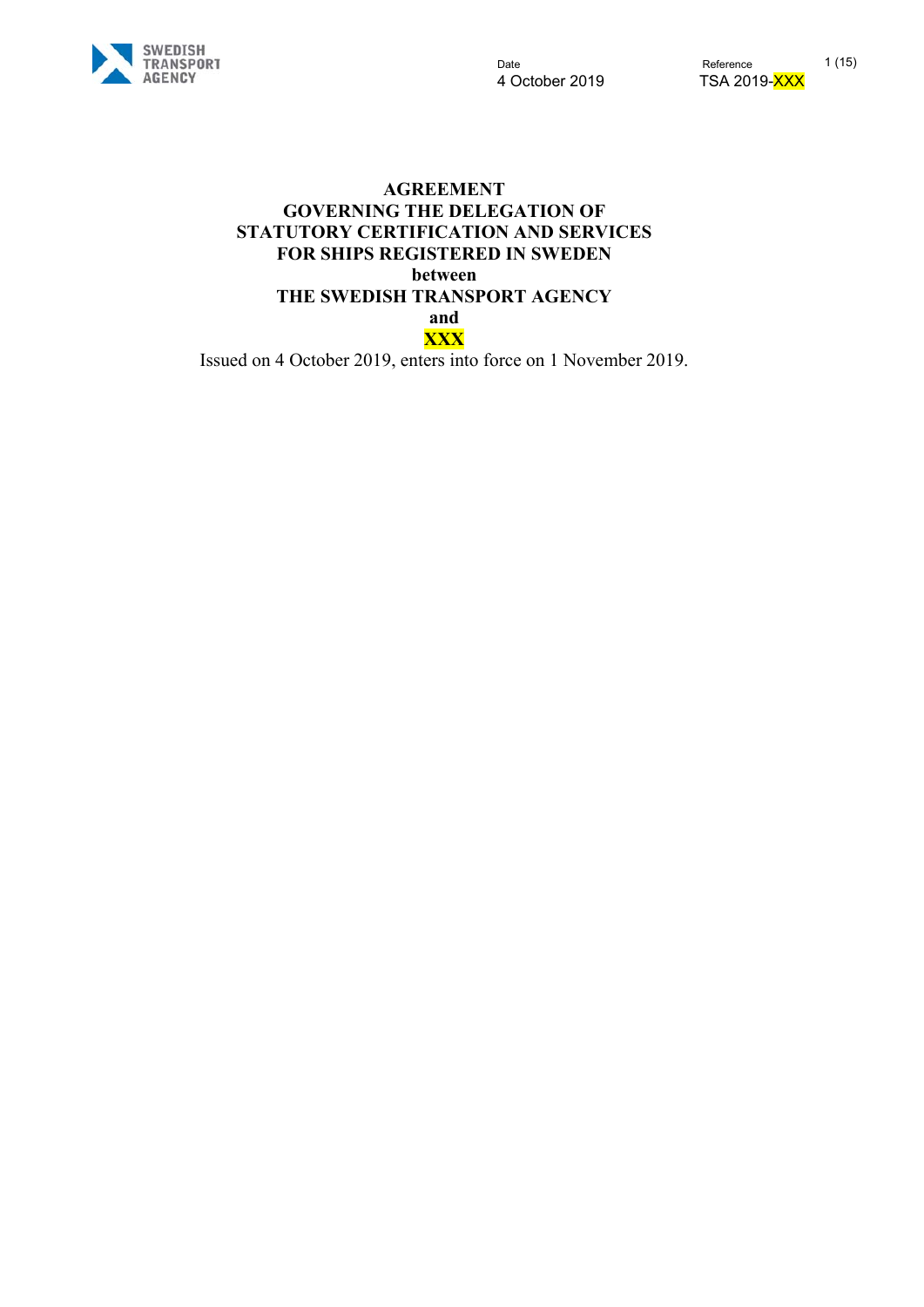

# **1. PURPOSE**

This Agreement pursuant to Swedish rules and regulations and in compliance with the Class Directive, the Class Regulation, the ISPS Regulation and the MLC is between **XXX**, hereinafter referred to as the RO, and THE SWEDISH TRANSPORT AGENCY, hereinafter referred to as the STA, with respect to the performance of marine statutory surveys and issuance of relevant certificates. In this Agreement the term 'RO' shall also be understood as the Recognised Security Organisation (RSO).

The purpose of this Agreement is to delegate authority to the RO to perform statutory certification and services on behalf of the STA on ships registered in Sweden and classed with the RO and to define the scope, terms, conditions and requirements of that delegation.

With regard to ISM, ISPS, MLC, Regulation on ship recycling and IMO Fuel Oil Data Collection System, the RO is also authorised to perform statutory certification and services on ships and companies operating the ships regardless if the ships are classed by the RO, when the ship owner so desires and subject to agreement by the RO.

This Agreement is issued in accordance with Chapter 7, Section 11 of the Ship Safety Act (2003:364), Chapter 6, Section 2 of the Ordinance (1980:789) on Prevention of Pollution from Ships and Section 21 a of the Ship and Port Facility Security Act (2004:487).

# **2. DEFINITIONS**

**Applicable instruments**: international conventions and codes; EU regulations; Swedish laws, rules and regulations.

**Calculation Software**: Software that the RO develops to check for rule compliance and that is, upon release, used by the STA solely for the purpose of checking compliance.

**Class Certificate**: a document issued by a RO, certifying the fitness of a ship for a particular use or service in accordance with the rules and procedures laid down and made public by that RO.

**Class Directive**: Directive 2009/15/EC of the European Parliament and the Council of 23 April 2009 on common rules and standards for ship inspection and survey organisations and for the relevant activities of maritime administrations, in its up-to-date version.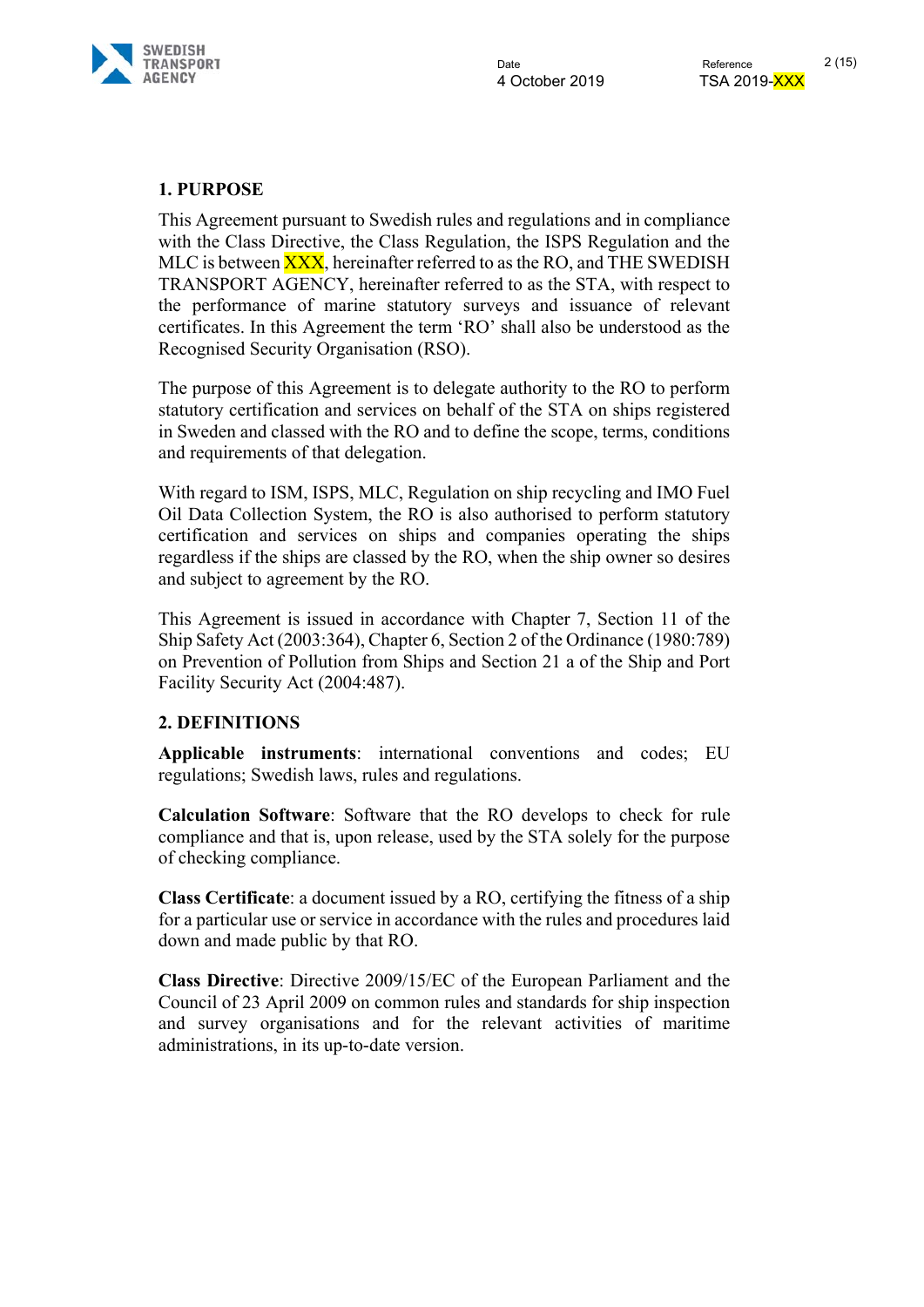

**Class Regulation**: Regulation (EC) No 391/2009 of the European Parliament and of the Council of 23 April 2009 on common rules and standards for ship inspection and survey organisations, in its up-to-date version.

**IMO Resolution A.1120(30)**: Survey guidelines under the harmonized system of survey and certification (HSSC), in their up-to-date version.

**ISM Regulation**: Regulation (EC) No 336/2006 of the European Parliament and of the Council of 15 February 2006 on the implementation of the International Safety Management Code within the Community repealing Council Regulation (EC) No 3051/95, in its up-to-date version.

**ISPS Regulation**: Regulation (EC) No 725/2004 of the European Parliament and of the Council of 31 March 2004 on enhancing ship and port facility security, in its up-to-date version.

**MLC**: Maritime Labour Convention, 2006.

**Regulation on ship recycling**: Regulation (EU) No 1257/2013 of the European Parliament and of the Council of 20 November 2013 on ship recycling and amending Regulation (EC) No 1013/2006 and Directive 2009/16/EC

**RO**: Recognised Organisation.

**RO Code**: Code for Recognized Organizations, as per Resolution MSC.349(92) and MEPC.237(65)).

**RSO**: Recognised Security Organisation.

**Statutory certification and services**: certificates issued, and services provided, under the authority of laws, rules and regulations laid down by the Swedish legislator. This includes plan review, survey, and/or audit leading to the issuance of, or in support of the issuance of, a certificate by or on behalf of STA as evidence of compliance with requirements contained in an international convention or national legislation.

**Statutory condition**: requirements to the effect that specific measures, repairs, surveys are to be carried out within a specific time limit in order to retain statutory certification.

# **3. GENERAL CONDITIONS**

The RO shall at all times remain in compliance with the criteria of authorisation set out in the Class Regulation and the RO Code. When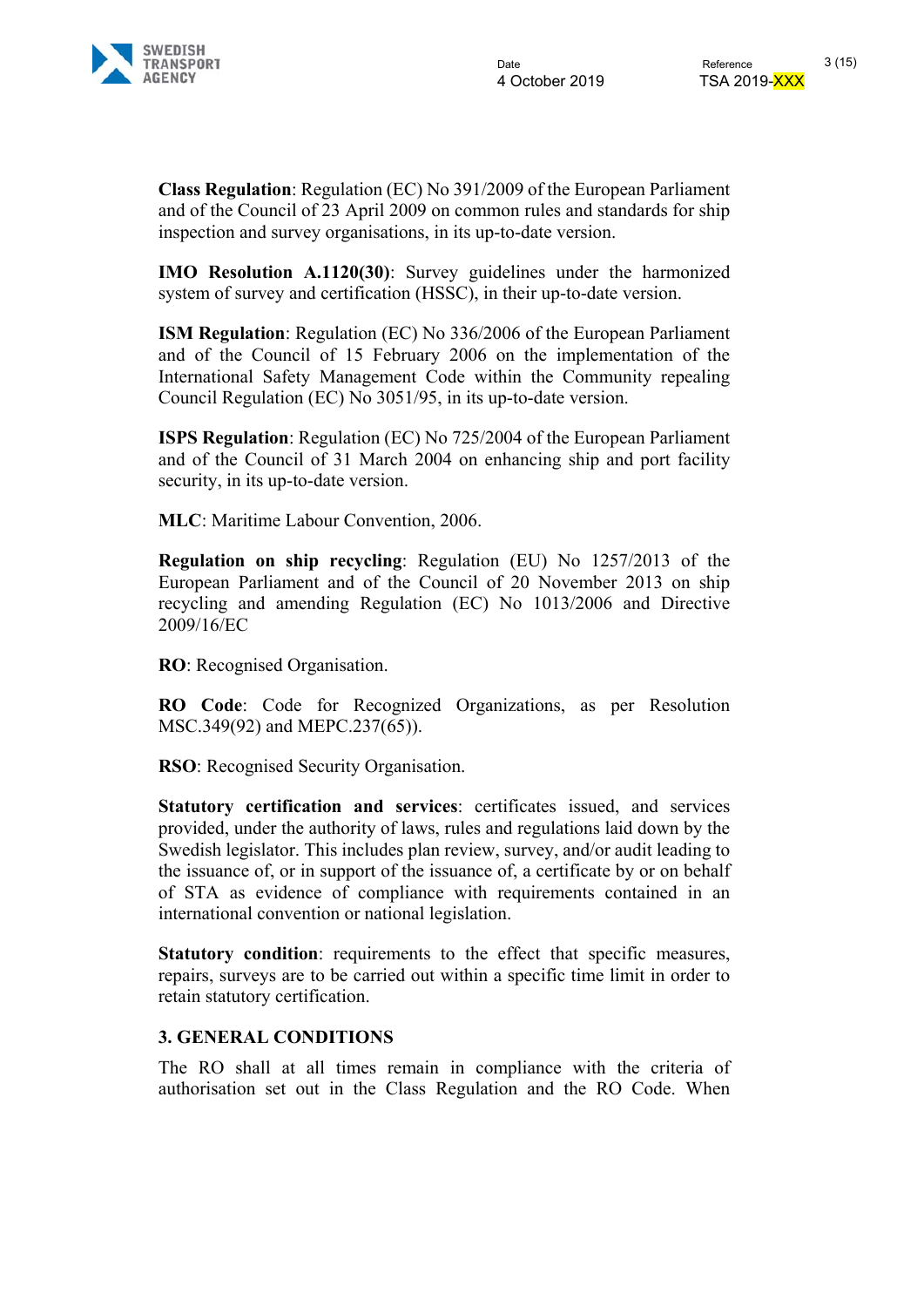

applicable, the RO shall also at all times remain in compliance with the conditions for recognition issued by the STA regarding MLC and ISPS.

All statutory certification and services under this Agreement, which are covered by the Survey Guidelines under the Harmonized System of Survey and Certification, 2017 (Resolution A.1120(30) as may be amended) and the RO Code, shall be provided in accordance with these same instruments. When carrying out statutory certification and services according to this Agreement the RO must also follow all applicable instruments as well as requirements and instructions as referred to in 5.3 of this Agreement.

Statutory survey services rendered and statutory certificates issued by the RO will be accepted as services rendered by or certificates issued by the STA provided that the RO maintains in compliance with the provisions of this Agreement.

#### **3.1 Scope of authorisation**

The RO is authorised to carry out the statutory certification and services listed in Appendix I to this Agreement and to require repairs or corrective actions to ships in accordance with the applicable instruments.

The RO shall also apply this Agreement when performing surveys of new buildings that will be registered in Sweden.

Authorisations for services outside the scope of Appendix I to this Agreement will be dealt with as mutually agreed on a case-by-case basis and shall be stipulated in a written agreement.

#### **3.2 Withdrawal and suspension of the authorisation**

The authorisation of the RO can be withdrawn if the RO no longer fulfils the criteria for authorisation stipulated in the Class Regulation. The decision of withdrawal is taken by the European Commission. The STA may, however, suspend the authorisation if the STA considers that the RO can no longer carry out the tasks specified in this Agreement. With regard to MLC and ISPS, the authorisation of the RO can also be withdrawn if the RO no longer fulfils the criteria for recognition issued by the STA.

The STA shall give the RO the opportunity to respond to the alleged poor performance and, if needed, to undertake the necessary preventive and remedial action to ensure full compliance. Only non-compliance shall lead to the said suspension.

The STA may decide to withdraw the ISM or ISPS verification and certification of individual ships and/or companies without prior warning to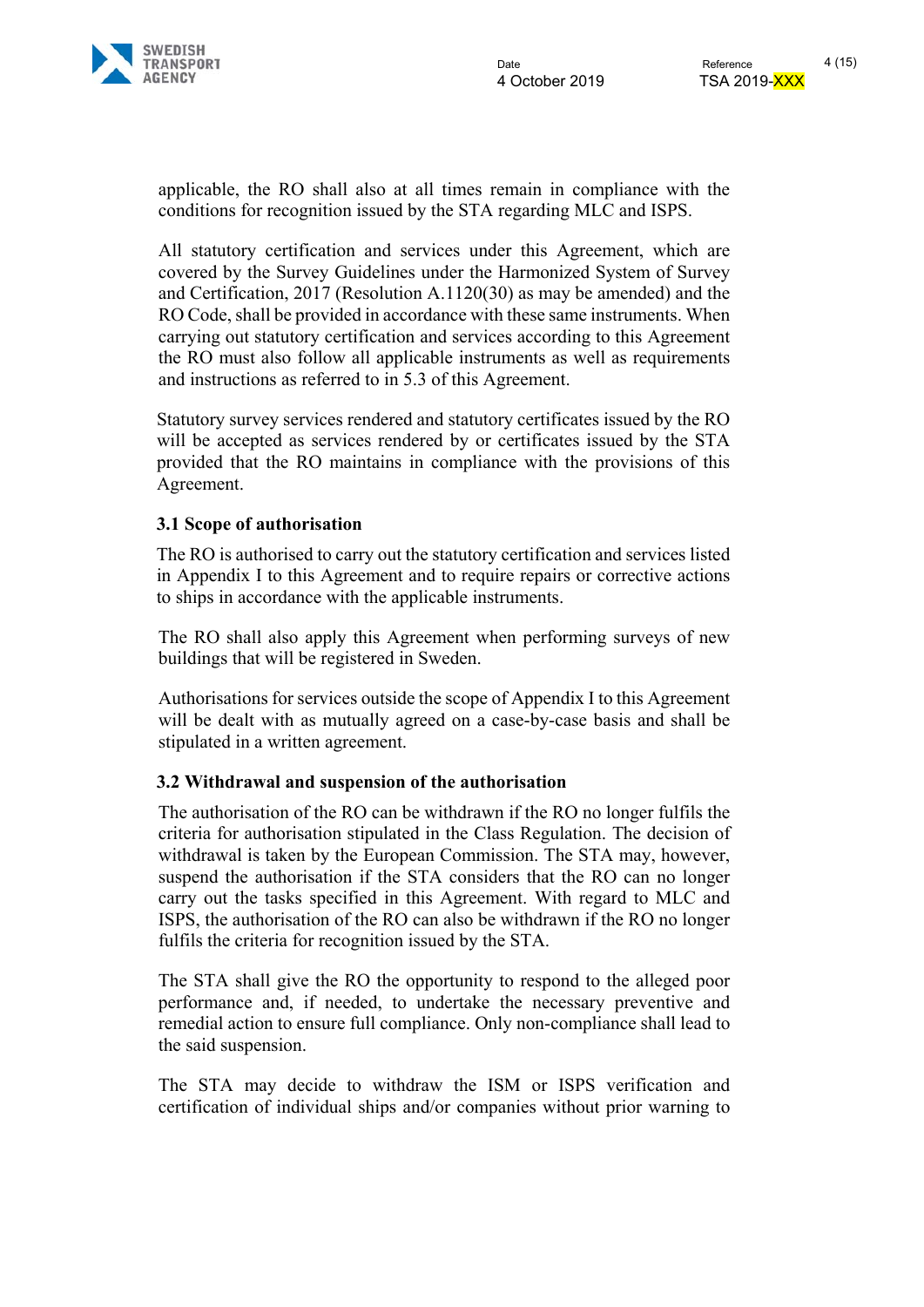

the RO and without any prejudice to the RO recognitions. The STA will inform the RO about the withdrawal and its reason. Notwithstanding the above, the scope of authorisation may be partially or fully withdrawn by the STA as per 7.2 below.

#### **3.3 Surveyors**

The RO statutory certification and services shall be performed exclusively by surveyors and auditors employed solely by the RO. The surveyors and auditors shall be duly qualified, trained and authorised to execute all duties and activities incumbent upon their employer, within their level of work responsibility.

While remaining responsible for the certification on behalf of the STA, the RO may utilize service providers for radio surveys for Cargo Ship Safety Radio Certificate, which are approved by the RO in accordance with the procedures under its Quality Management System.

If the RO, in exceptional and duly justified cases, finds that its own exclusive surveyor, inspector or auditor is not available, the RO shall inform the STA who may then nominate an exclusive surveyor, inspector or auditor of one of the other Recognised Organisations authorised by the STA.

#### **3.4 Port State interventions**

When the RO is notified in any way (e.g. by port State control Authorities, the STA, owners, a management company, an agent, a master, a crew member etc.) of an accident or a port State intervention on a Swedish registered ship for which the RO has issued or endorsed the relevant certificate, the matter shall be dealt with without delay and the STA is to be informed.

In so far as the statutory certification and services covered by this Agreement are concerned, the RO agrees to co-operate with port State control Authorities to facilitate the rectification of reported deficiencies and to carry out inspections in this regard on behalf of the STA when so requested, and report to the STA.

#### **3.5 Code of conduct**

When performing its duties on behalf of the STA, the RO is to take into account every person's equality before the law and is also to act in an objective and impartial manner.

When performing duties in accordance with this Agreement, RO employees may not give or receive gifts, rewards or other benefits.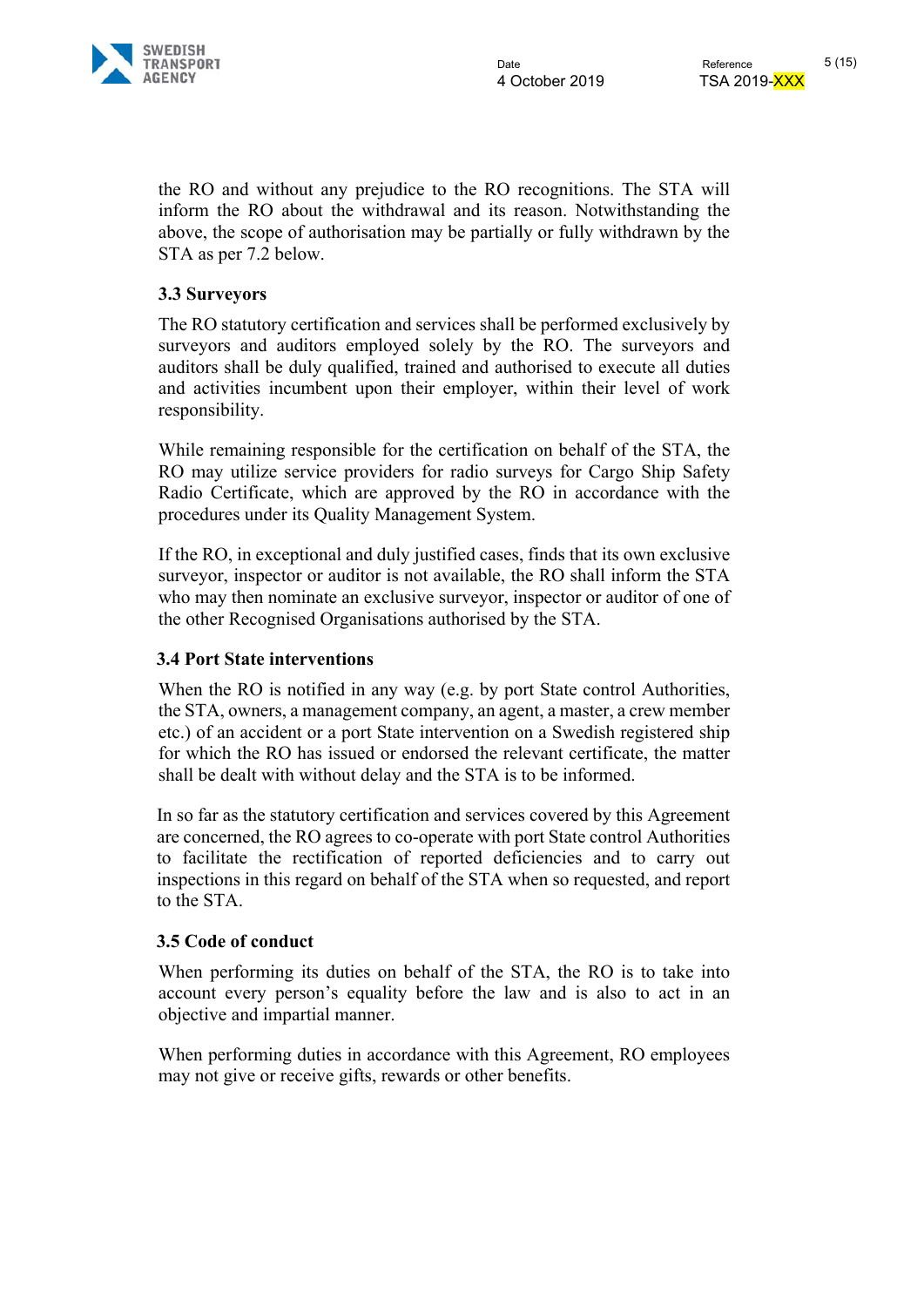

RO employees may not be involved in any conflict of interest when performing duties in accordance with this Agreement. A conflict of interest will arise, inter alia, when the person performing the statutory certification or services, his or her next of kin, or another person close to him or her

- a. is a party concerned,
- b. may expect extraordinary benefit or detriment from the result of the statutory certification or services, or
- c. is a representative either of the person, company or organisation concerned or of someone else who may expect extraordinary benefit or detriment from the result of the statutory certification or services.

A conflict of interest will also arise when there are other special circumstances that may influence the impartiality of the person performing the statutory certification or services.

A person involved in a conflict of interest may not perform duties on behalf of the STA. However, he or she may take such measures as cannot be taken by somebody else without the inopportune delay of the matter. If an RO employee is aware of a fact that may be assumed to entail a conflict of interest involving him or her, the RO employee is to make this known voluntarily. If an employee is believed to be involved in a conflict of interest and no one has taken over his or her role in the matter, the RO must contact the STA at the earliest possible opportunity, so that the conflict of interest may be investigated.

# **3.6 Limitations of the rights to make certain decisions**

When performing its duties on behalf of the STA and in accordance with this Agreement, the RO executes public authority. However, the RO may only make fully favourable decisions, i.e. decisions granting the applicant what he or she has applied for in all terms. If the RO finds that a decision implying the exercise of public authority has to be made and that the decision should not be in full favour of the applicant, the RO must promptly contact the STA and hand the matter over to the STA together with all relevant information. The STA will then make a decision in the matter.

However, this does not affect the ROs possibility to issue statutory conditions according to II.3 in Appendix II.

The RO is not authorised to disclose a ship's security plan upon request by officials in a port state according to article 9.8.1 in appendix II to the ISPS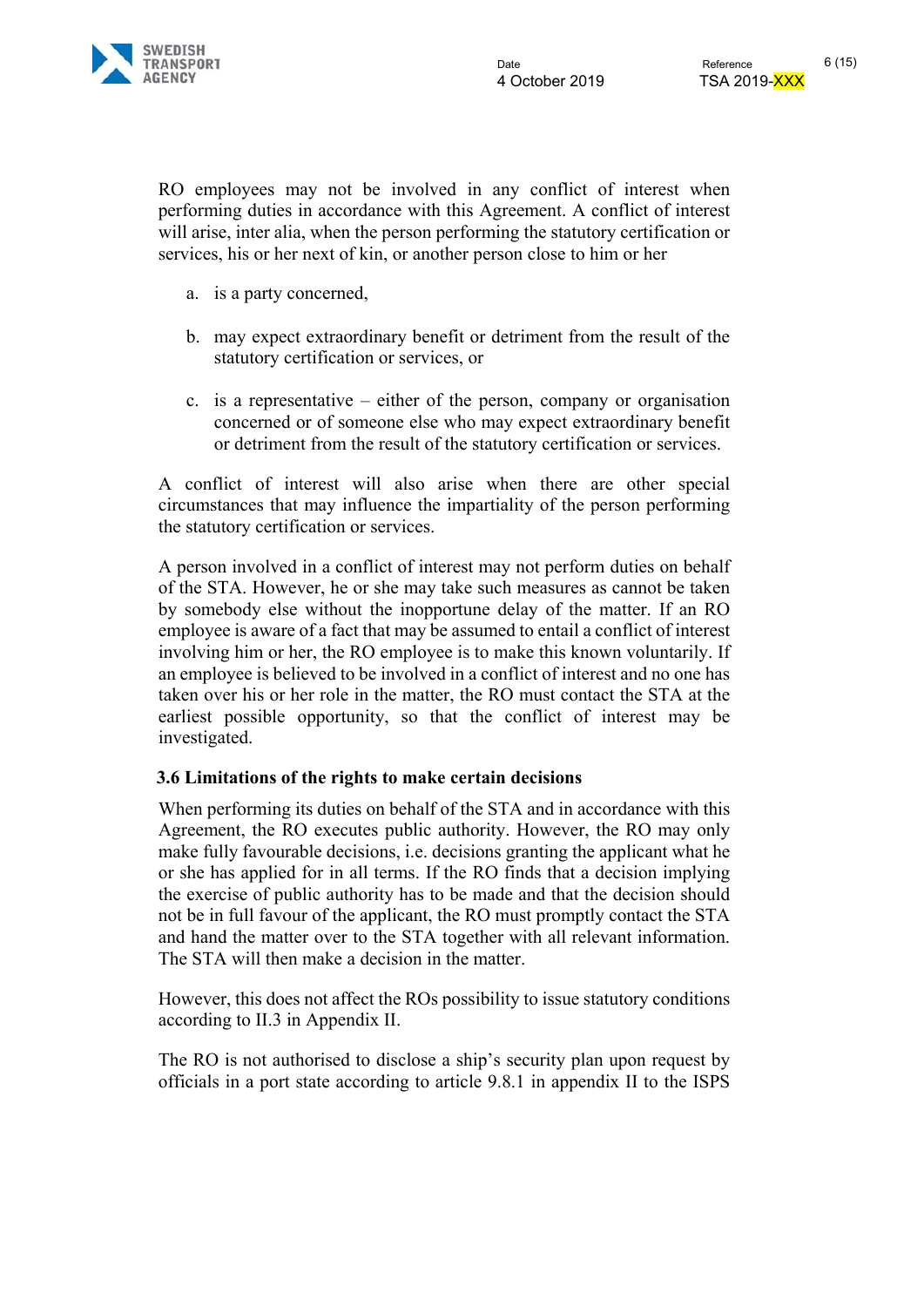

Regulation. If such request is made, it shall immediately be referred to the STA.

The RO shall inform those affected by the decision in a suitable way, referring to the procedure above.

#### **3.7 Documentation management**

Documents received or drawn up by the RO on behalf of the STA within the scope of this Agreement are subject to the terms in Appendix III.

#### **4. INTERPRETATIONS, EQUIVALENTS AND EXCEPTIONS**

While interpretations of the applicable instruments, as well as the determination of equivalents or the acceptance of substitutes to the requirements of the applicable instruments are the prerogative of the STA, the RO will co-operate in their establishment as necessary.

Exemptions from the requirements of the applicable instruments are the prerogative of the STA and exemption certificates must be approved by the STA prior to issuance. Requests for equivalents and exceptions from the statutory documents will be handled as following:

- a. The owner or the operator of the ship in question shall sign the request and send it to the RO or the STA.
- b. If the RO receives such a request; the RO shall make any necessary plan approvals and promptly send their well founded recommendation, including all relevant documentation, calculations and suggested conditions or similar to the STA. If the request is made directly to the STA, the RO shall, at the request of the STA, promptly deliver relevant documents to the STA.
- c. The STA decide whether or not to approve the request and inform the RO of the decision.

IMO Resolutions and Circulars, and IACS Unified Requirements, Unified Interpretations and procedural requirements will be accepted by the STA only if they are not in conflict with the STA's written requirements.

The STA reserves the right to suspend, cancel or revoke any document or approval issued by the RO pursuant to this Agreement. The STA will inform the RO accordingly.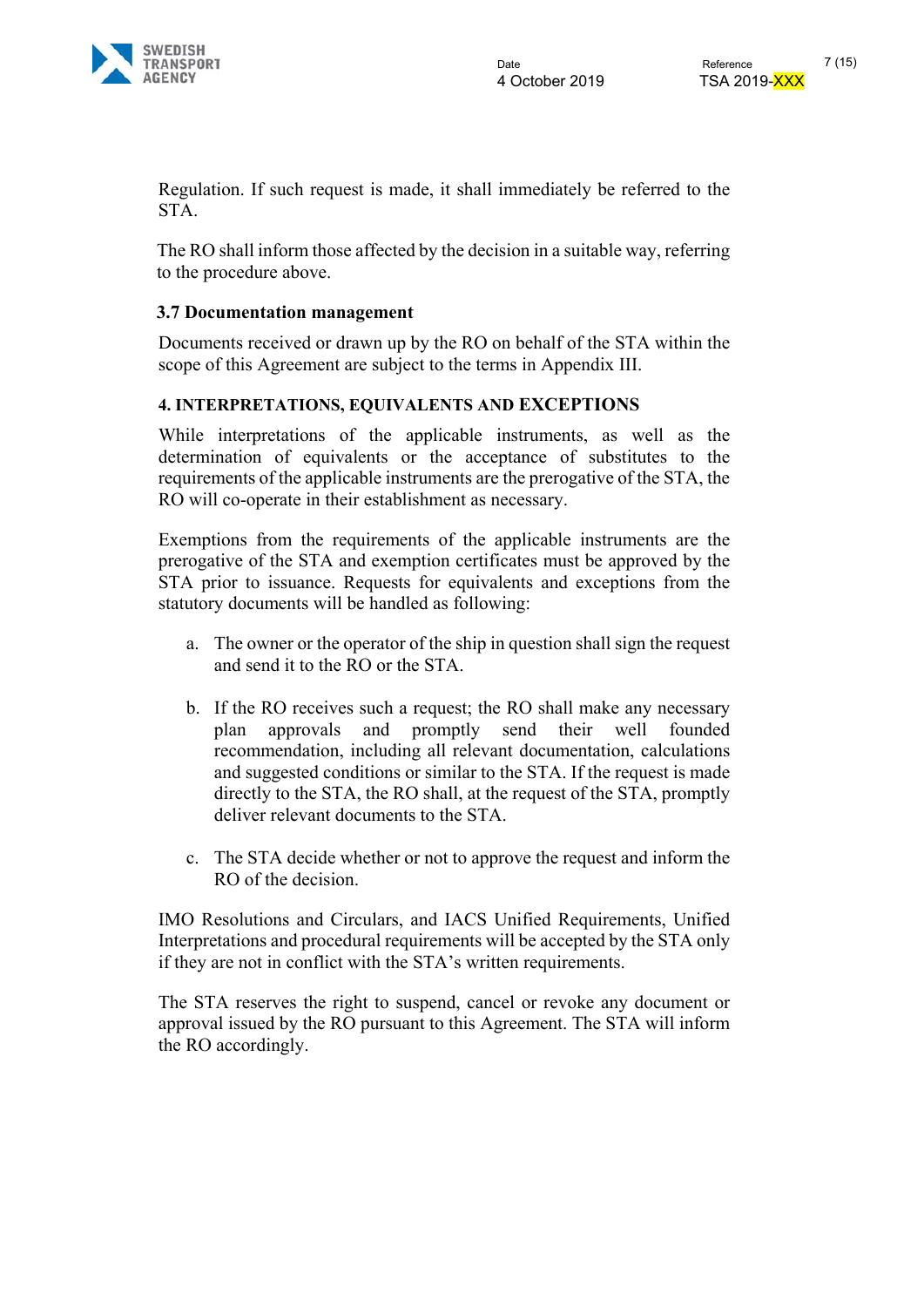

# **5. INFORMATION AND LIAISON**

The RO and the STA, recognising the importance of technical liaison, agree to proceed as follows in the maintenance of an effective dialogue.

#### **5.1 Way of Communication**

The primary line of communication between the STA and the RO shall be through the RO main representation in Sweden, unless otherwise agreed between the STA and the RO.

The preferred way of communication is by e-mail. To facilitate timely answers, all questions and comments should be forwarded in a common electronic format.

The STA's RO relations team will attend questions such as:

- a. Day to day liaison between the STA and the RO.
- b. Interpretations of applicable instruments.
- c. Any questions about interpretations and/or ambiguities of this Agreement.
- d. Requests concerning transfer of certification from the STA to the RO.
- e. Requests concerning specific ships, for example during new building, conversion or flagging in to Swedish flag (If the responsible STA surveyor is known to the RO, he or she may be copied in the e-mail).
- f. Handling information on Transfer of Class (TOC) and declassing (i.e. class suspension and withdrawal).

The STA and the RO shall provide an official e-mail address and phone number for the purpose of this communication.

For use in case of accidents and other incidents involving ships under Swedish flag, a point of contact (contact by phone and e-mail) with direct access 24 hours a day, 365 days a year shall be provided by the RO. A surveyor from the RO in Sweden shall always be available to liaise with the STA and other RO surveyors in all matters relating to ships flying the Swedish flag.

To make sure that the above on-duty system is reliable at all times, the STA and the RO shall notify each other immediately of any changes in the contact details.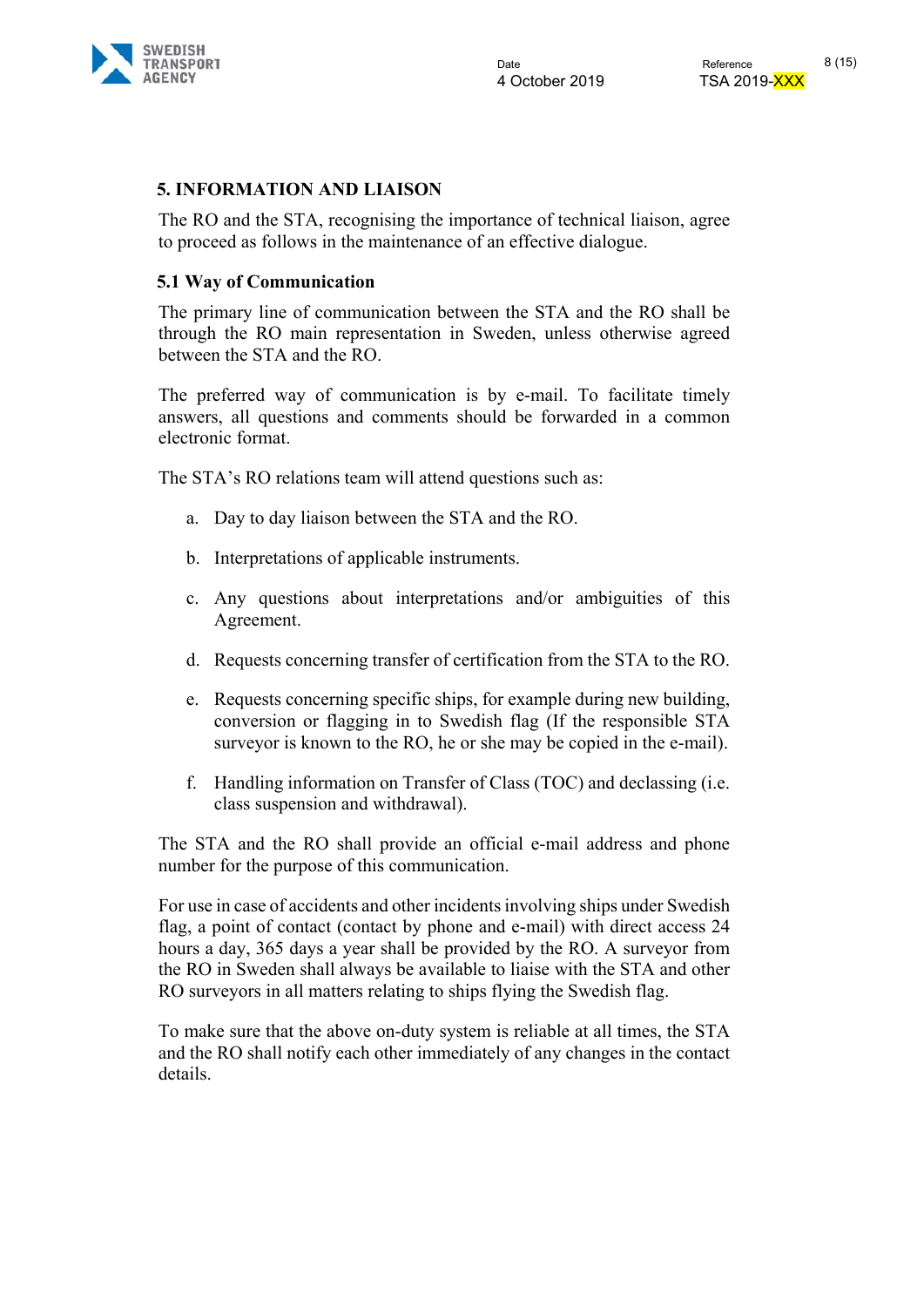

#### **5.2 Cooperation in connection with development of rules or regulations – Liaison**

The RO shall invite the STA to participate in relevant technical committees etc., in order to permit the STA to participate in the development of rules and procedures.

The STA and the RO shall hold regular liaison meetings, including technical meetings when necessary, in order to discuss questions of mutual interest and to evaluate the effectiveness of this Agreement.

# **5.3 Exchange of rules, regulations and information**

The STA will provide the RO with the STA's relevant interpretations of international conventions and national regulations, and other necessary instructions, for the RO to be able to perform statutory certification and services. The STA shall notify the RO of any additions, deletions or revisions thereto in advance of their effective date and specify whether the flag State´s standards go beyond convention requirements in any respect.

When a foreign ship is to be transferred to the Swedish register, or a new ship is to be built to the Swedish flag, the RO will, upon request, attend to a meeting held by the STA and attended by the ship owner. The purpose of this meeting is to agree on which provisions will be applicable to the ship.

The RO shall provide the STA with electronic access to all rules, interpretations and calculation software relevant to the STA in respect of work carried out by the RO in accordance with this Agreement. Access to calculation software may be provided remotely or at the RO´s premises.

Regulations, rules, instructions, report forms and correspondence shall be written in English.

With regard to ships covered by this Agreement, the STA shall have direct electronic access to the RO's register, and to data banks containing the status of all statutory certificates and class certificates including conditions of class and recommendations. The STA shall on request be granted access to all plans and documents, including reports on surveys, on the basis of which statutory or class certificates have been issued or endorsed, and to information on the results of bottom surveys and surveys of hull, machinery and electrical installations.

# **5.4 Reporting**

The RO must produce a report on each inspection and maintain a record of the inspection reports.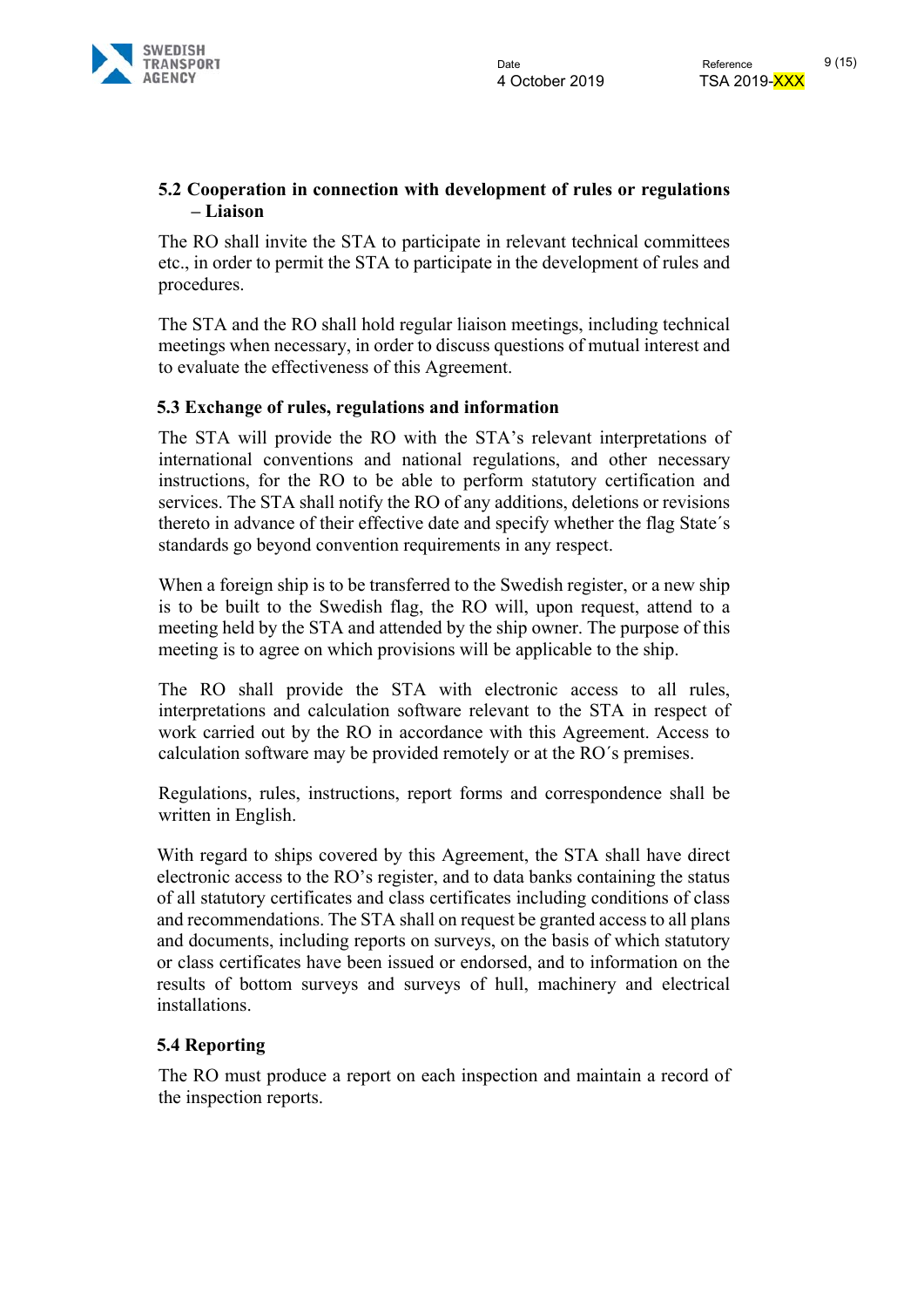

In the following situations the RO shall report to the STA, without undue delay, information pertaining to services performed pursuant to this Agreement.

- a. After carrying out activities for which the RO is authorised, the status must be reported to the system of the RO upon completion of the survey reports, and an e-mail shall be sent to the STA containing the main details of the performed activity (name and IMO number of the ship, date and place of the survey).
- b. The RO shall after completing the initial survey and inspection functions, submit to the STA a confirmation to the effect that the ship complies with the relevant requirements and that all reports on initial surveys of the same requirements have been received, checked and filed. In addition, a copy of general arrangement drawings shall be submitted for ships that have not previously been registered in the Swedish Register of Ships.
- c. When the RO approve a ship security plan (SSP), a copy of the SSP together with the associated ship security assessment (SSA) shall be sent to the STA by registered mail. The same applies to all formally approved amendments made to previously approved security plans. The registered mail shall be sent to the ship relevant inspectorate office.
- d. When the RO postpones a statutory condition together with the reason(s) for the postponement.
- e. When a final decision with regard to the assignment of class has been made by the RO. The information shall include any restrictions and essential conditions relating to the class or statutory certificates regarding the operation and trading area of the ship and any significant deviations from the RO's rules regarding class certificate or deviations from the applicable instruments regarding statutory certificate. The same procedures shall apply when a non-classed ship is being classed with the RO.
- f. When the RO suspends, withholds or withdraws, cancels, or seriously alters the operational limitations of its classification for a ship registered in the Swedish Register together with the reason(s) why such action was taken.
- g. Whenever a request for classification of a ship that will be or has been registered in the Swedish register is received.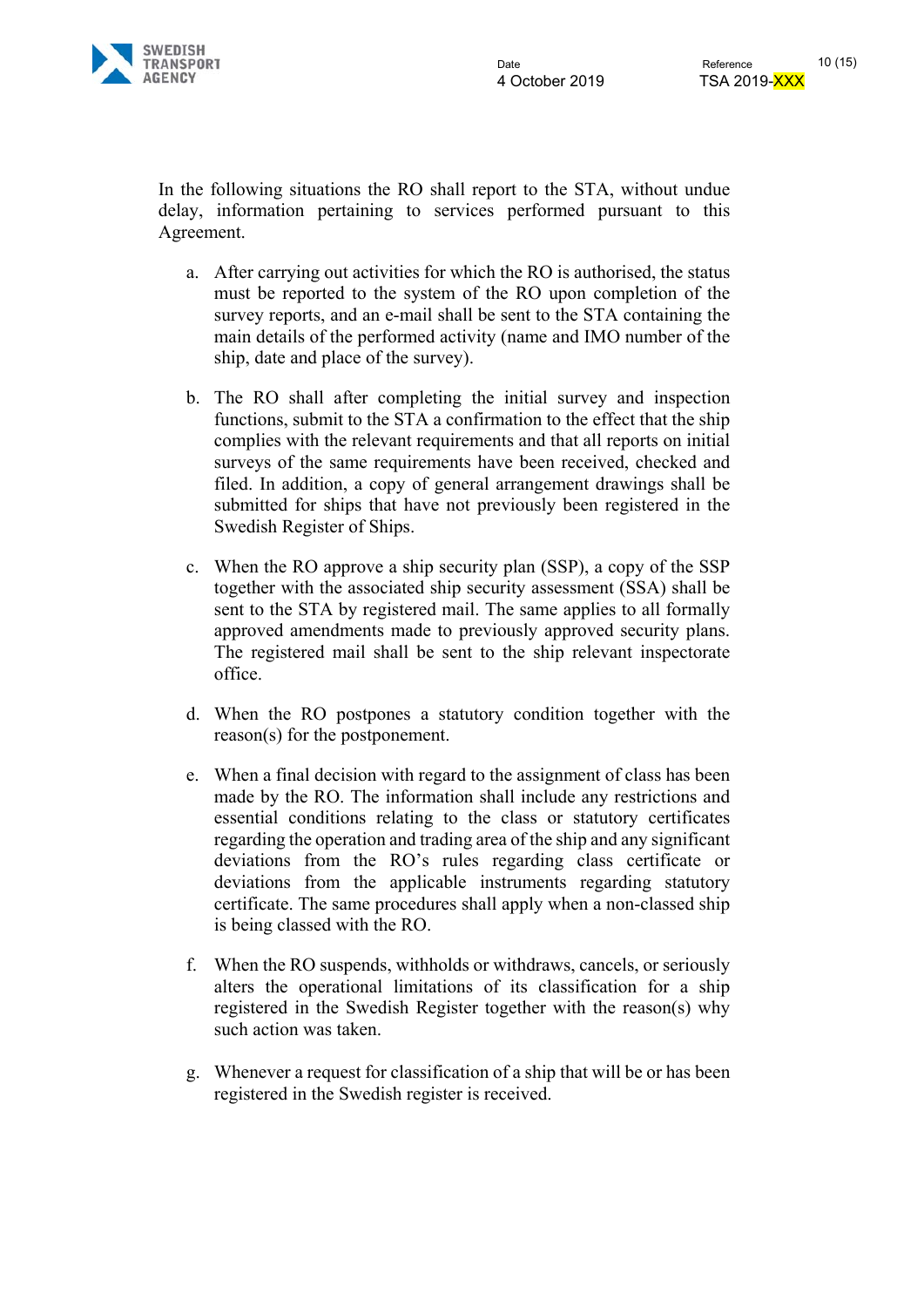

h. Situations set out in Appendix II.

At the request of the STA, the RO shall provide the STA with statistics, copies of statutory certificates and any other information relevant to this Agreement. The STA may provide special forms to be completed by the RO for the purpose of assisting the STA in fulfilling its reporting obligations to the European Commission and other international organisations.

#### **6. SUPERVISION**

The STA will be given the opportunity to check that the RO continues to comply with the requirements of Annex I to the Class Regulation and that the functions delegated to the RO are effectively carried out in accordance with this Agreement, the Class Directive, the Class Regulation, the MLC and the ISPS Regulation. The STA may monitor the work of the RO at any time. When the monitoring requires the participation of RO personnel the STA and the RO shall agree on a suitable time.

The STA shall, according to article 9.2 of the Class Directive, report to the European Commission and the member states of the European Union the result of the assessment of the RO and submit to them the performance record of the RO and other relevant information.

#### **6.1 Documentation of quality assurance system**

The RO undertakes to submit to the STA, upon request, documentation concerning the quality assurance system practiced by the RO.

The STA may choose to cooperate with other administrations or to recognise audits performed on the RO by an independent audit group which effectively is representing the interests of the Administrations or IMO, such as the European Commission or other member states or the RO´s independent Accredited Certification Body (ACB) with respect to the IACS Quality System Certification Scheme (QSCS). The RO should inform the STA when the local office of the RO in Sweden will be audited and offer the STA the opportunity to participate in the audit as an observer.

Should the STA choose to conduct direct auditing of the RO, the frequency and extent of the audits should be the subject of an agreement between the STA and the RO.

#### **6.2 Access to internal instructions, circulars and guidelines**

The RO undertakes to submit, upon request, internal instructions, circulars and guidelines as well as other information showing that the delegated functions are being carried out in accordance with the rules and regulations in force.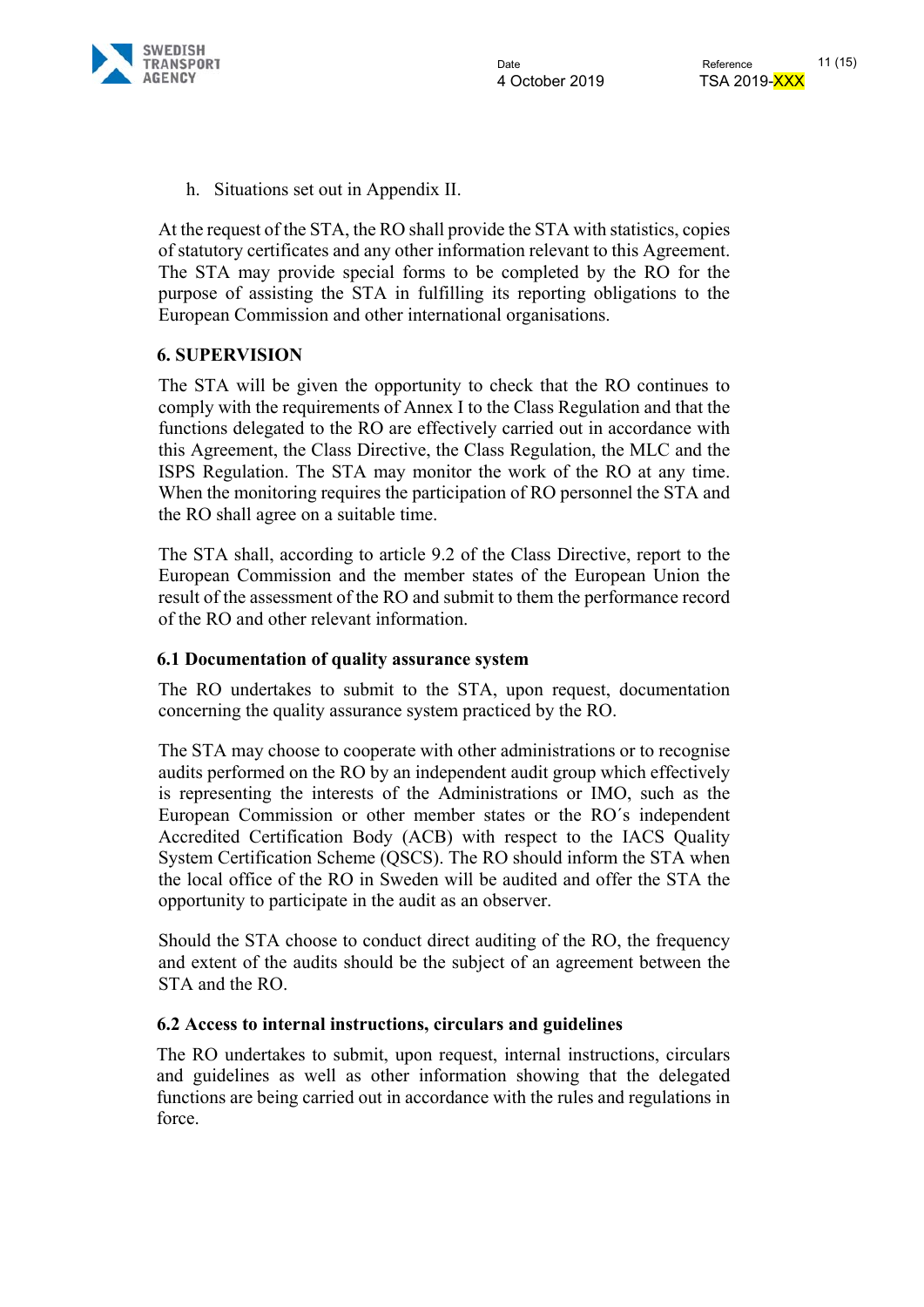The RO shall allow the STA access to forms, reports, checklists and instructions that RO surveyors use when conducting statutory certification and services on Swedish ships in accordance with this Agreement.

Employees of the STA shall have access to all internal training programs and courses related to classification and statutory services arranged by the RO, at no cost, except for travel and accommodation which shall be borne by the STA.

# **6.3 Cooperation with the STA's inspection and verification work**

The STA shall be able to check that the functions delegated to the RO are effectively carried out. The RO agrees to assist the audit team from the STA in carrying out random inspections and verifications at the RO's offices, on ships and at shipyards, including joined inspections on Swedish ships.

# **6.4 The STA's access to the RO's documentation relevant to the STA's fleet**

The RO undertakes to give the STA's audit team access to the documentation system, including " $\overline{XXX}$ " computer system, employed by the RO to follow up the surveys carried out and the recommendations issued, and access to other information concerning the ships covered by the authorisation.

# **7. OTHER CONDITIONS**

# **7.1 Remuneration**

Remuneration for statutory certification and services carried out by the RO on behalf of the STA will be charged by the RO directly to the party requesting such services.

The STA and the RO shall not invoice each other for any costs or financial burden caused by this Agreement.

# **7.2 Amendments**

Amendments to this Agreement or its Appendix will become effective only after consultation and written agreement between the STA and the RO.

Notwithstanding the above, the STA may revoke parts of Appendix I to this Agreement at three months' written notice to the RO, for policy reasons and without any relation to the quality of or other performance of the RO. Such measures shall apply equally to all ROs authorised by the STA.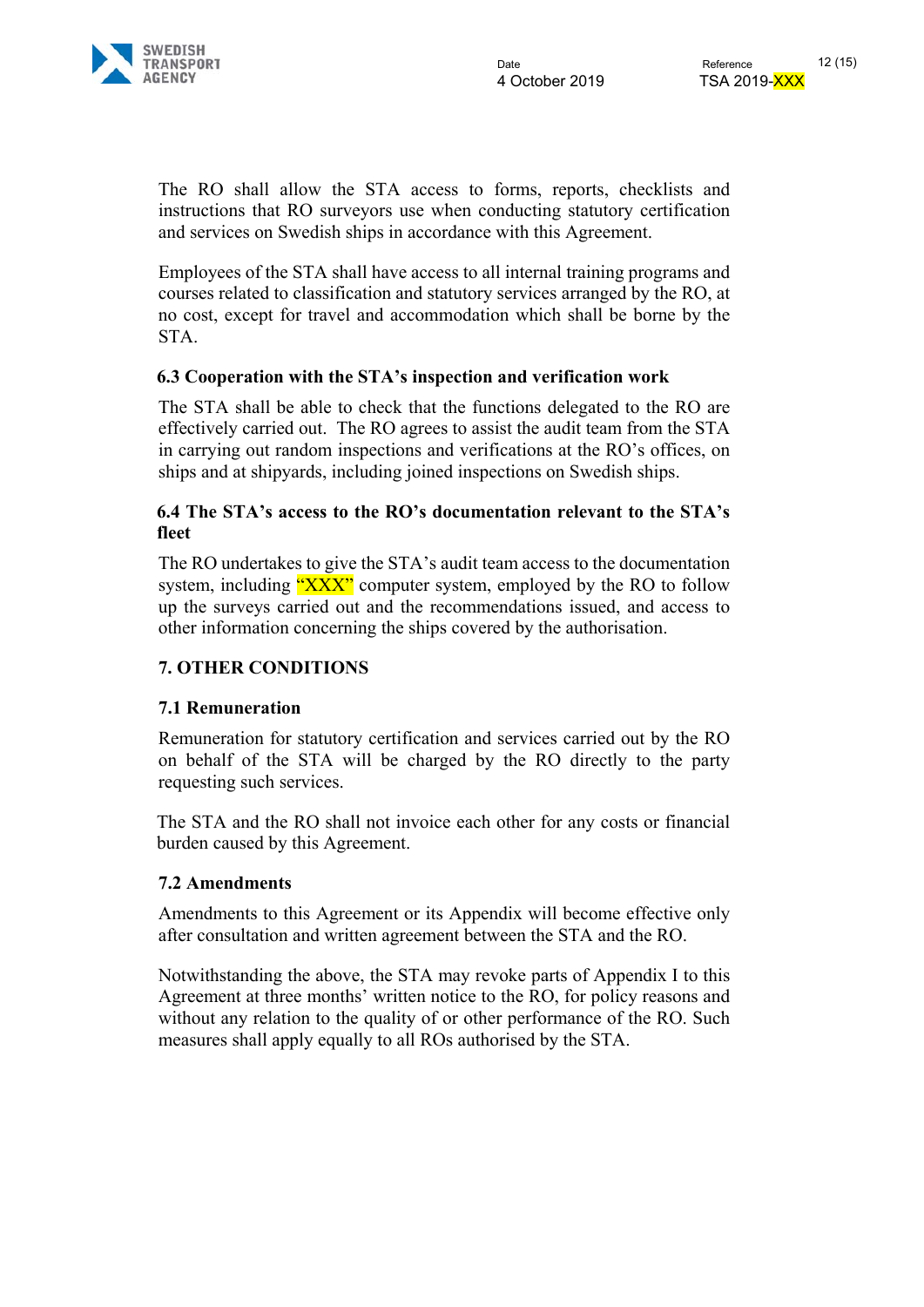

#### **7.3 Governing Law and settlement of Disputes**

The Agreement and its amendments shall be governed by and construed in accordance with Swedish law. Any dispute arising in connection with this Agreement which cannot be settled by private negotiations between the parties shall be settled finally by arbitration of three arbitrators in Stockholm, Sweden, according to Swedish Law. The language of the arbitration shall be English.

The RO shall have a local representation of a legal nature on the territory of Sweden to ensure legal personality under Swedish Law and the competence of the Swedish national courts. The RO representation in Sweden shall be a legal party capable of representing the RO in a Swedish Court of Law.

#### **7.4 Liability**

If liability arising out of any marine casualty is finally and definitely imposed on the STA by a court of law or as part of the settlement of a dispute through arbitration procedures, together with a requirement to compensate the injured parties for loss of or damage to property or personal injury or death which is proved in that court of law to have been caused by a wilful act or omission or gross negligence of the RO, its bodies, employees, agents or others who act on behalf of the RO, the STA shall be entitled to financial compensation from the RO to the extent that the loss, damage, injury or death was, as decided by that court, caused by the RO.

If liability arising out of any marine casualty is finally and definitely imposed on the STA by a court of law or as part of the settlement of a dispute through arbitration procedures, together with a requirement to compensate the injured parties for personal injury or death which is proved in that court of law to have been caused by any negligent or reckless act or omission of the RO, its employees, agents or others who act on behalf of the RO, the STA shall be entitled to financial compensation from the RO to the extent that the personal injury or death was, as decided by that court, caused by the RO. The financial compensation may be up to but not exceeding an amount of 5.000.000 EURO (five million Euros).

If liability arising out of any marine casualty is finally and definitely imposed on the STA by a court of law or as part of the settlement of a dispute through arbitration procedures, together with a requirement to compensate the injured parties for loss of or damage to property which is proved in that court of law to have been caused by any negligent or reckless act or omission of the RO, its employees, agents or others who act on behalf of the RO, the STA shall be entitled to financial compensation from the RO, to the extent that the loss or damage was, as decided by that court, caused by the RO. The compensation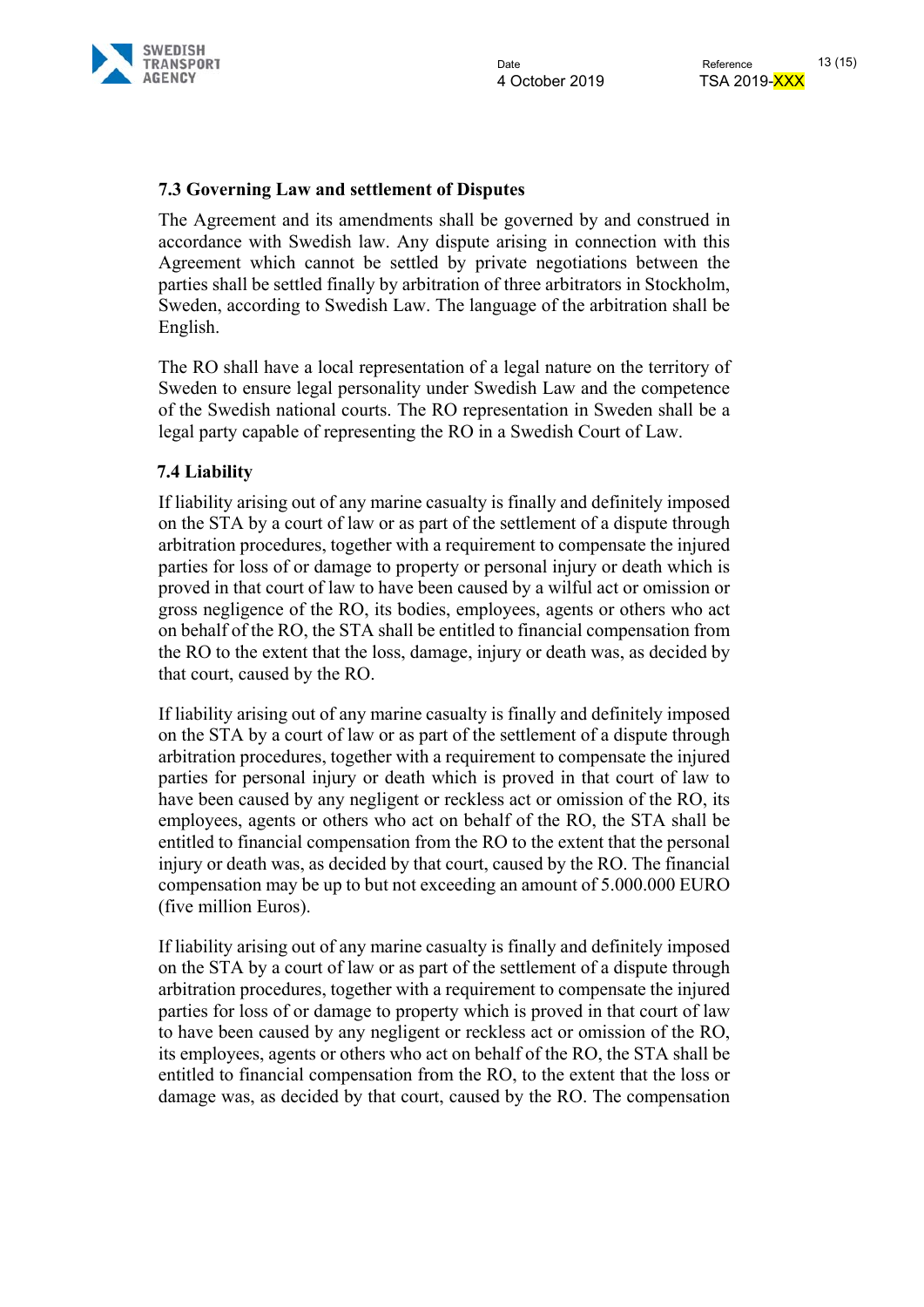

may be up to but not exceeding an amount of 2.500.000 EURO (two and a half million Euros).

The RO and its employees who are involved in or responsible for statutory certification and services are required by the STA to be covered by professional indemnity or professional liability insurance in the event that liability is finally and definitely imposed on the flag state for liabilities specified in the second and third paragraphs of this article.

The STA shall not enter into a conciliation, which involves acceptance of such liability mentioned in the first, second or third paragraph of this article, without the consent of the RO.

If the STA is summoned, or is expected to be summoned to answer for such liability as is mentioned above in this article, the RO shall be informed without undue delay. The STA shall, for information purposes, send all claims, documents and other relevant material to the RO.

Neither party shall be liable to the other for any special, indirect or consequential losses or damages resulting from or arising out of services performed under this Agreement, including, without limitation, loss of profit, loss of production, loss of contract, loss of use, business interruption or any other special, indirect or consequential losses suffered or incurred by any party, howsoever caused.

While acting for the STA under this Agreement, the RO shall be free to create contracts directly with its clients, and such contracts may contain the RO's normal contractual conditions for limiting its legal liability.

In the performance of statutory certification and services hereunder, the RO, its officers and employees are entitled to all the protection of law and the same defenses and/or counterclaims as would be available to the STA and its own staff surveyors or employees if the latter had conducted the statutory certification and services in question.

# **7.5 Confidentiality**

In so far as activities related to this Agreement are concerned, both the RO and the STA agree to hold information in confidence, and shall use such information only to assist in performing its obligations related to this Agreement. The information shall not be disclosed except:

a. to those of its representatives who need such information for the purpose of performing the obligations under this Agreement, and authorised audit teams performing audits in connection with certification of the RO, or